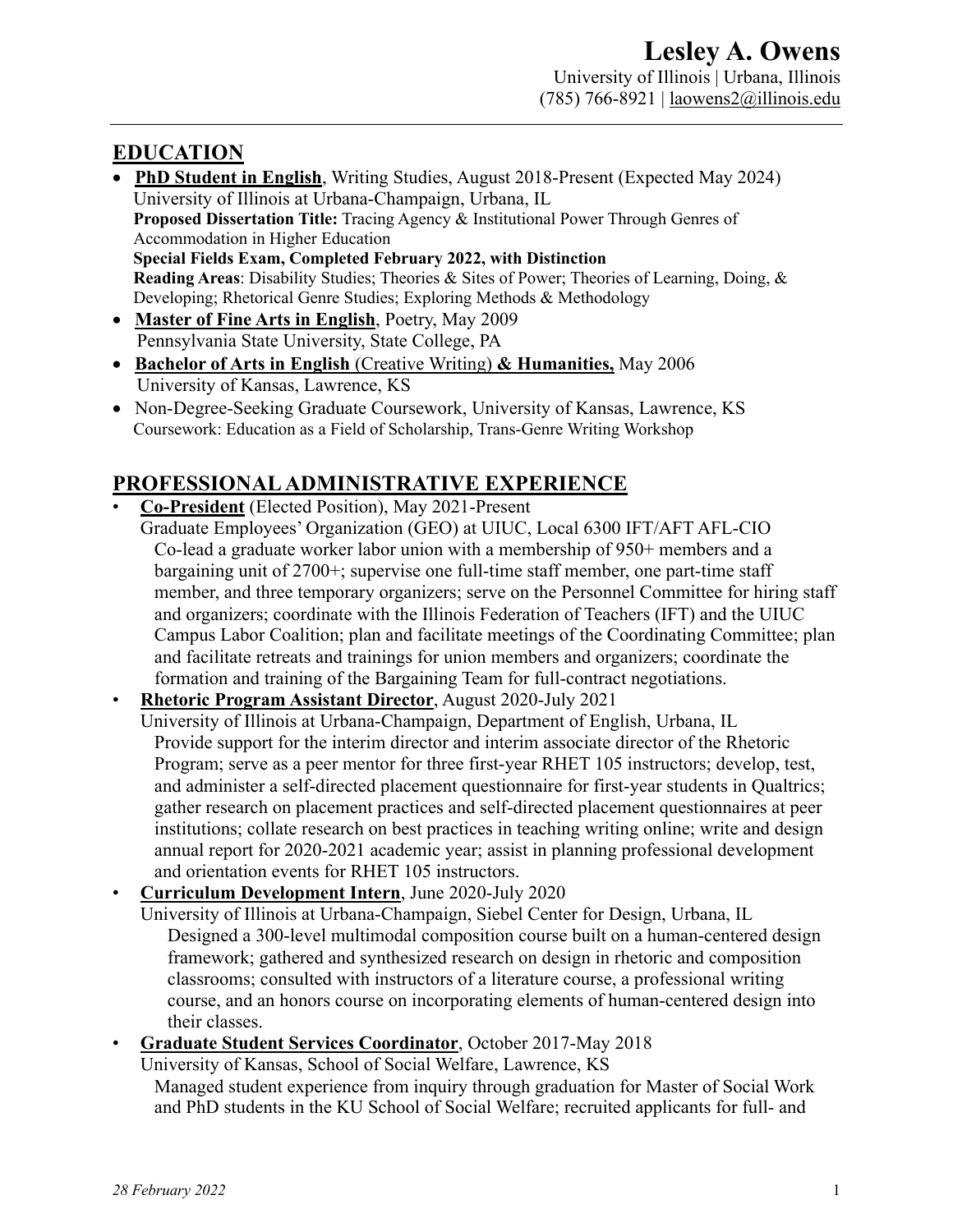part-time MSW programs at the Lawrence and Edwards campuses; advised MSW students in enrollment and administrative concerns; created recruitment materials and advising materials for print, email, and web in collaboration with Director of Communications.

# • **Assistant Director for Advising, Communications, & Engagement**,

February 2016-October 2017

**Coordinator for Student Engagement**, October 2014-February 2016

University of Kansas, University Honors Program, Lawrence, KS

Oversaw communication and outreach initiatives for the Program to students, faculty, alumni, and the public; developed curricular materials and training programs for advisors and students; advised students on their class choices and career goals; taught a Freshman Honors Seminar each fall semester; developed and executed co-curricular and orientation programming; promoted events to 1,600 students via email campaigns, social media, and web content; developed fundraising materials and strategies in collaboration with the program director.

• **Academic Advisor Senior**, December 2013-October 2014 **Academic Advisor**, March 2011-December 2013

University of Kansas Edwards Campus, College of Liberal Arts & Sciences, Lawrence, KS Recruited exceptionally qualified professionals to relevant academic programs (Communication Studies, Global & International Studies, & Public Administration); advised graduate students in the resolution of academic concerns; worked with faculty to plan orientations, educational workshops, networking events, and other events.

• **Program Assistant**, May 2010-March 2011

University of Kansas, Graduate Writing Program, Lawrence, KS Wrote, designed, proofread, and distributed promotional materials for print and the web; directed prospective students in enrolling in appropriate writing courses; coordinated summer institute and educational workshops; managed student enrollment.

• **Educational Research Intern**, May 2005 to August 2005 National Endowment for the Humanities, Education Programs, Washington, D.C. Conducted research on-line and over the phone to create a database of past Internet-based NEH programs, provided office support, proofread program review materials.

## **CONFERENCE PAPERS**

- (2022, May) *The Activist is Calling from Inside the House: Exploring Productive Frictions within Activist Praxis*. [Panel presentation.] Computers & Writing 2022. Greenville, NC.
- (2022, March 11). *Addressing (Renewed) Access and Equity Goals in Writing Program Placement Across Public Universities in Illinois*. [Panel presentation]. Conference on College Composition and Communication 2022, Chicago, IL. *(Accepted.)*
- (2021, April 7-10). *We Are All Writing Self-Teachers: Evolution and Learning in Bullet Journal Practices* [Conference presentation]. Conference on College Composition and Communication 2021, Spokane, WA. *(Accepted. Presentation canceled March 2021 due to COVID-19 online capacity limitations.)*
- (2021, January 29-30). *Small Rooms: Laminations & Privacy in the Online Classroom* [Panel presentation]. University of California Writing Programs Conference 2021, Berkeley, CA.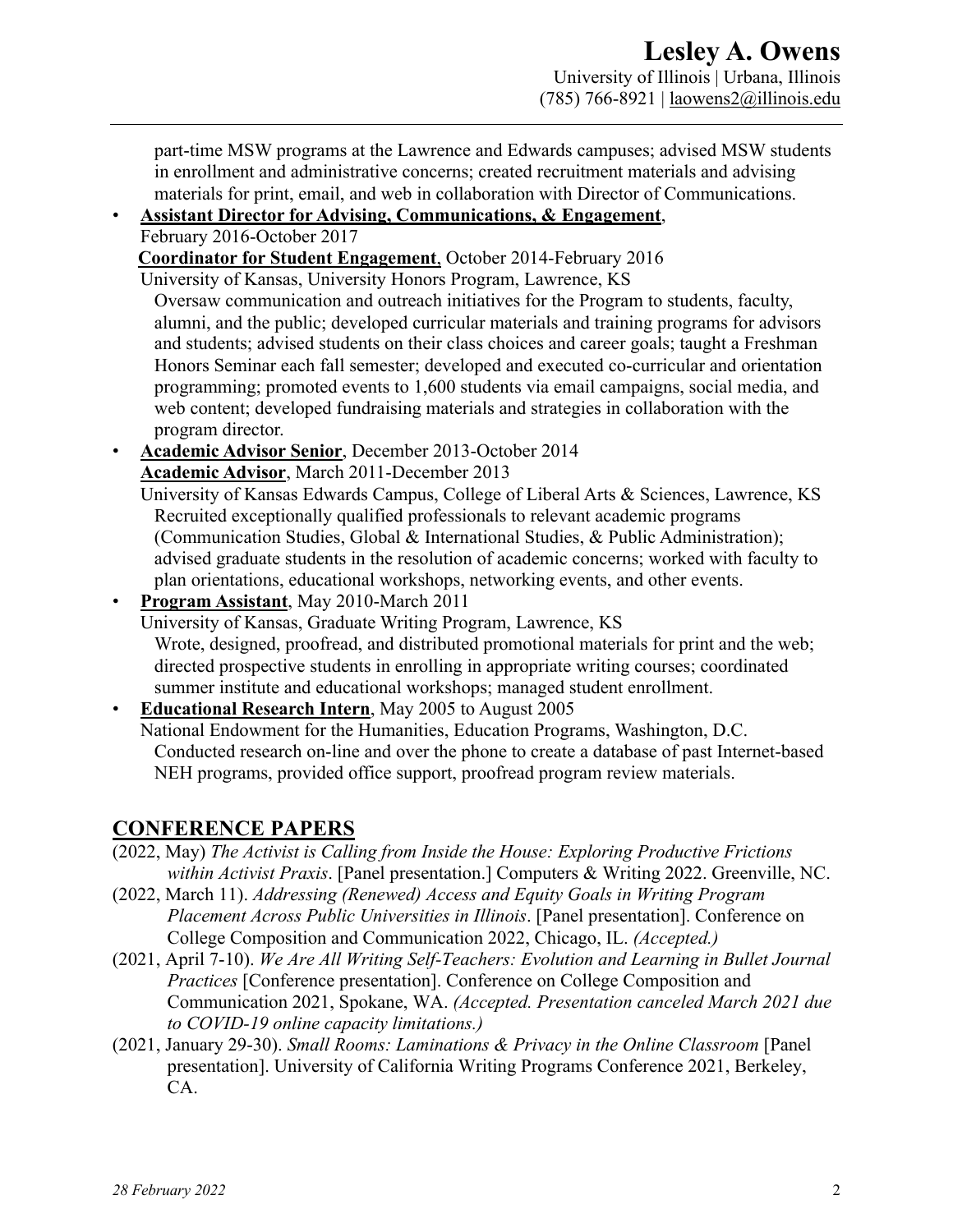(2020, March 28). *Commonplace Books, Digital Common Spaces: An Empirical Study of Bullet Journal Practices* [Conference presentation]*.* Conference on College Composition and Communication 2020, Milwaukee, WI. *(Accepted. Conference cancelled due to COVID-19 pandemic.)*

### **INSTRUCTIONAL PUBLICATIONS**

Owens, L.A. (2020 & 2021). Patterns that Persuade: The Rhetoric of Genre. In *I Write: A Writing Guide for the Rhetoric Program at the University of Illinois*. 3<sup>rd</sup> & 4<sup>th</sup> Eds. Urbana: The University of Illinois.

#### **POETRY PUBLICATIONS**

"Breath." *The Quotable*. 15—Desire (January 2015): 18.

"Parking Lot." *Kudzu House Quarterly*. 4.3 (Winter 2014). KudzuHouse.org/wpcontent/uploads/2015/10/4.3.pdf.

"Thirteen Ways of Looking at a Spinster." *Quaint Magazine*. 3 (2014). QuaintMagazine.com/issues/issue-three/thirteen-ways-of-looking-at-a-spinster-by-l-aowens/.

"Forgiveness." *Snowy Egret*. 73:1-2 (2013): 33.

- "The Sound of Forgetting." *The Sierra Nevada Review*. 23 (Spring 2012): 43.
- "Up North." *The Raven Chronicles*. 14:2 (2009): 45.
- "After All." *The Louisville Review*. 64 (Fall 2008): 20.
- "July." *Heartlands: A Magazine of Midwest Life & Art*. 5 (Fall 2007): 51.

## **TEACHING EXPERIENCE**

- **University of Illinois at Urbana-Champaign, Department of English, Urbana, IL**
	- Graduate Lecturer (Instructor of Record), August 2019-May 2021 Courses: RHET 105: Writing & Research (Fall 2019, hybrid Spring 2020) INFO 303: Writing Across Media (online Fall 2020, online Spring 2021)
	- Volunteer Writing Tutor, Writers Workshop, Spring 2019
- **University of Kansas, Lawrence, KS**
	- Freshman Seminar Instructor, University Honors Program, Fall 2015 & Fall 2016 Courses: Self as Story: Nonfiction & Identity (Fall 2016)

Creativity: Art as Learning, Thinking, and Being (Fall 2015)

- **DeVry University, Kansas City, MO**
	- Lecturer, January 2010-February 2010
		- Courses: Contemporary Literature (short course, hybrid delivery)
- **Pennsylvania State University, Department of English, State College, PA**
	- Graduate Lecturer (Instructor of Record), August 2006-May 2009 Courses: Rhetoric & Composition (2006-2008);
		- Honors Rhetoric & Composition (2009);
		- Introduction to Creative Writing (2007-2008);
		- Introduction to Writing Poetry (2008)
	- Composition Tutor, Undergraduate Writing Center, August 2008-December 2008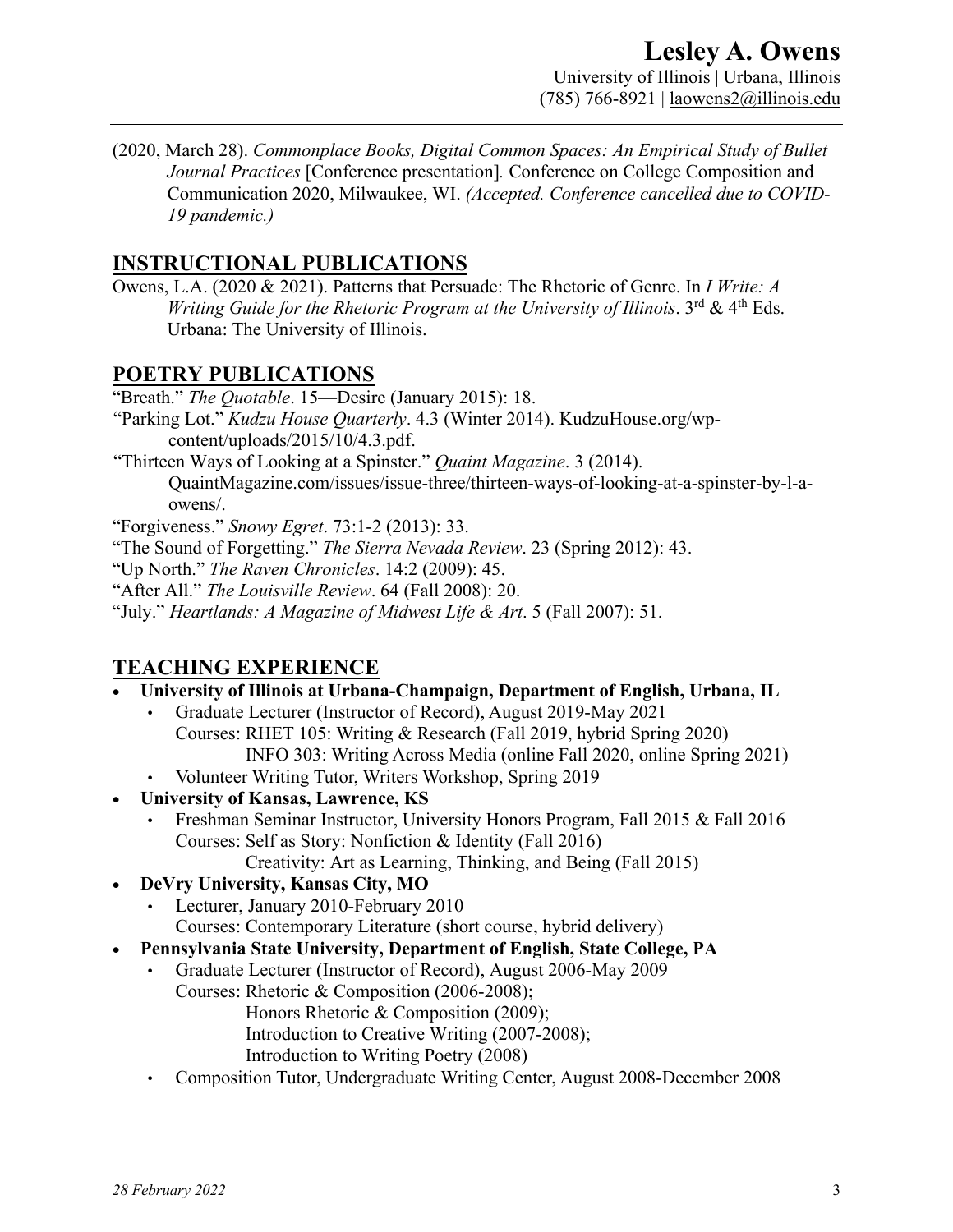#### **GRANTS**

- \$87. Conference grant. University of Illinois at Urbana-Champaign,, Department of English. 2021. *[Not used. Conference participation canceled due to online capacity limits.]*
- \$350. Conference travel grant. University of Illinois at Urbana-Champaign, Department of English. 2019. *[Not used. Conference canceled due to COVID-19.]*

# **HONORS & AWARDS**

- Instructor Ranked as Excellent by Students, University of Illinois at Urbana-Champaign
	- RHET 105: Writing & Research, Spring 2020
	- INFO 303: Writing Across Media, Fall 2020 & Spring 2021
- LAS Impact Award Winner for Inspiring Efforts During COVID-19, 2021
- Illinois Distinguished Fellow, University of Illinois at Urbana-Champaign, 2018
- Katey-Lehman Fellowship, The Pennsylvania State University, Department of English, 2006
- Phi Beta Kappa, Kansas Alpha Chapter, 2006
- Highest Distinction, University of Kansas, 2006

# **WRITING HONORS & AWARDS**

- Invited Reader, Taproom Poetry Series, Lawrence, KS, August 2013
- Pushcart Prize Nominee, *The Raven Chronicles*, 2009
- Leonard J. Steinberg Memorial Prize for Poetry, The Pennsylvania State University, Department of English, 2009

## **CAMPUS TALKS**

- University of Illinois at Urbana-Champaign
	- (2021, April 2). *Strategies for Socially Just Pedagogy in Composition Classrooms* [Panel presentation]. Rhetoric Program Professional Development Series.
	- (2020, October 28) *Scholar Activism in Writing Studies* [Panel presentation]. CWS Brown Bag Series.

#### **INSTITUTIONAL SERVICE**

- University of Illinois—Urbana-Champaign
	- Graduate Student Representative to the Advisory Committee (Elected position), English Graduate Student Association, January 2022-Present
	- Graduate Program Review Committee, Graduate Representative (Elected position), English Graduate Student Association, January 2020-May 2021
	- Center for Writing Studies Graduate Programs Committee, Graduate Representative, Center for Writing Studies, September 2019-August 2020
	- Students Advising Graduate Education (SAGE) Member, Graduate College, August 2019-July 2020